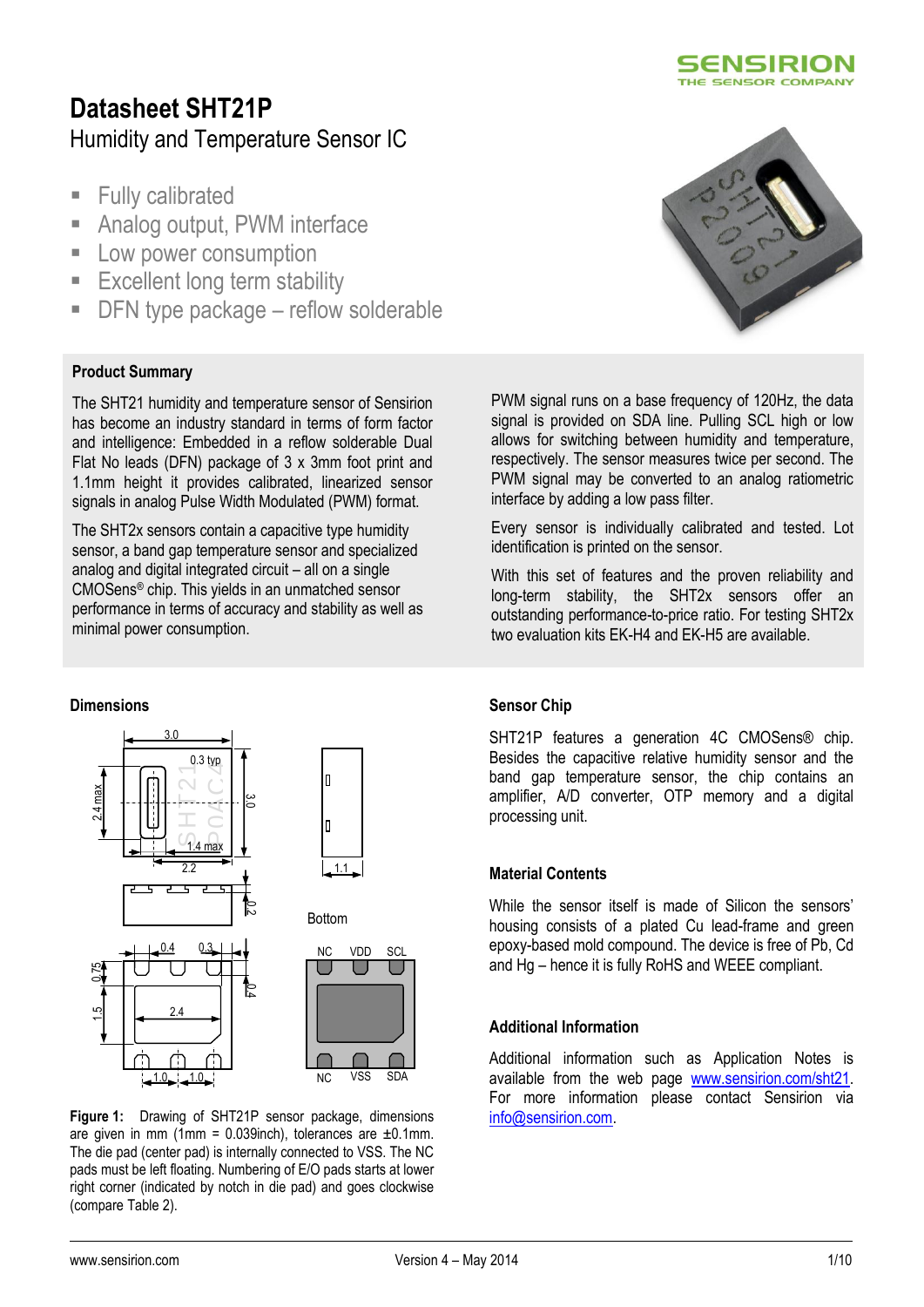

# **Sensor Performance**

### **Relative Humidity**

| Parameter                  | Condition  | Value        | Units  |
|----------------------------|------------|--------------|--------|
| Resolution                 | 12 bit     | 0.04         | %RH    |
| Accuracy                   | typ        | ±2.0         | %RH    |
| tolerance <sup>1</sup>     | max        | see Figure 2 | %RH    |
| Repeatability              |            | ±0.1         | %RH    |
| Hysteresis                 |            | ±1           | %RH    |
| Nonlinearity               |            | < 0.1        | %RH    |
| Response time <sup>2</sup> | $\tau$ 63% | 8            | s      |
| <b>Operating Range</b>     | extended 3 | 0 to 100     | %RH    |
| Long Term Drift 4          | Tур.       | < 0.25       | %RH/yr |



**Figure 2** Typical and maximal tolerance at 25°C for relative humidity. For extensive information see Users Guide, Sect. 1.2.

### **Electrical Specification**

| Parameter                             | Condition                                         | min     | typ  | max | <b>Units</b>  |
|---------------------------------------|---------------------------------------------------|---------|------|-----|---------------|
| Supply Voltage, VDD                   |                                                   | 2.1     | 3.0  | 3.6 | V             |
| Supply Current, IDD <sup>5</sup>      |                                                   |         | 180  |     | μA            |
| Power Dissipation 5                   |                                                   |         | 0.54 |     | mW            |
| PWM frequency                         | 40 °C                                             | 108     | 120  | 132 | Hz            |
| Temperature drift of<br>PWM frequency |                                                   | $-0.07$ |      |     | $-0.12$ Hz/°C |
| Measurement<br>Frequency              |                                                   |         | 2    |     | Hz            |
| Switch RH/T on SDA                    | SCL up $\rightarrow$ RH; SCL down $\rightarrow$ T |         |      |     |               |

<span id="page-1-0"></span>**Table 1** Electrical specification. For absolute maximum values see Chapter 4.1 of Users Guide.

#### **Temperature**

| Parameter                            | Condition  | Value        | Units |
|--------------------------------------|------------|--------------|-------|
| Resolution                           | 14 bit     | 0.01         | °C    |
| Accuracy                             | typ        | $\pm 0.3$    | °C    |
| tolerance <sup>1</sup>               | max        | see Figure 3 | °C    |
| Repeatability                        |            | ±0.1         | °C    |
| <b>Operating Range</b>               | extended 3 | -40 to 125   | °C    |
| Response Time <sup>6</sup>           | $\tau$ 63% | 5 to 30      | S     |
| Long Term Drift <sup>7</sup><br>Typ. |            | < 0.02       | °C/vr |



**Figure 3** Typical and maximal temperature accuracy tolerance

#### **Packaging Information**

| Sensor Type         | Packaging   | Quantity | <b>Order Number</b> |
|---------------------|-------------|----------|---------------------|
| SHT <sub>21</sub> P | Tape & Reel | 400      | 1-100711-01         |
|                     | Tape & Reel | 1500     | 1-100700-01         |
|                     | Tape & Reel | 5000     | 1-100699-01         |

This datasheet is subject to change and may be amended without prior notice.

 $\overline{a}$ 

1

<sup>1</sup> Accuracies are tested at Outgoing Quality Control at 25°C and 3.0V. Values exclude hysteresis and long term drift and are applicable to non-condensing environments only.

<sup>2</sup> Time for achieving 63% of a step function, valid at 25°C and 1 m/s airflow.

<sup>3</sup> Normal operating range: 0-80%RH, beyond this limit sensor may read a reversible offset with slow kinetics (+3%RH after 60h at humidity >80%RH). For more details please see Section 1.1 of the Users Guide.

<sup>4</sup> <sup>4</sup> Typical value for operation in normal RH/T operating range. Max. value is < 0.5 %RH/y. Value may be higher in environments with vaporized solvents, outgassing tapes, adhesives, packaging materials, etc. For more details please refer to Handling Instructions.

 $5$  Values of Supply Current and Power Dissipation are based upon fixed VDD =  $3.0V$  and T =  $25^{\circ}$ C.

<sup>6</sup> Response time depends on heat conductivity of sensor substrate.

 $^7$  Max. value is < 0.04°C/y.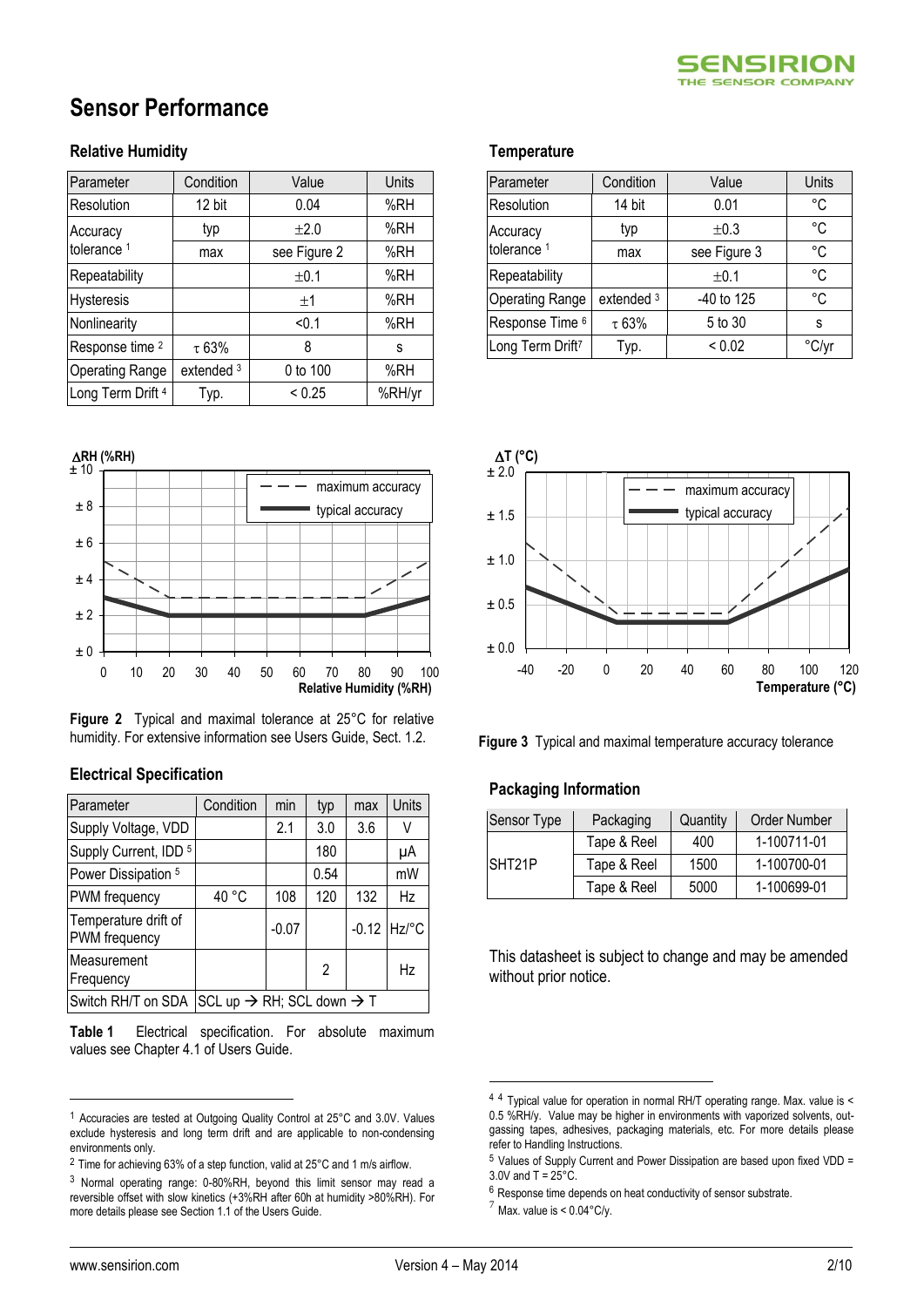

## **Users Guide SHT21P**

## **1 Extended Specifications**

For details on how Sensirion is specifying and testing accuracy performance please consult Application Note "Statement on Sensor Specification".

### **1.1 Operating Range**

The sensor works stable within recommended Normal Range – see Figure 4. Long term exposure to conditions outside Normal Range, especially at humidity >80%RH, may temporarily offset the RH signal (+3%RH after 60h). After return into the Normal Range it will slowly return towards calibration state by itself. Prolonged exposure to extreme conditions may accelerate ageing.



**Figure 4** Operating Conditions

### **1.2 RH accuracy at various temperatures**

Typical RH accuracy at 25°C is defined in Figure 2. For other temperatures, typical accuracy has been evaluated to be as displayed in [Figure 5.](#page-2-0)



<span id="page-2-0"></span>**Figure 5** Typical accuracy of relative humidity measurements given in %RH for temperatures 0 – 80°C.

## **2 Application Information**

### **2.1 Soldering Instructions**

The *DFN's die pad* (centre pad) and *perimeter I/O pads* are fabricated from a planar copper lead-frame by overmolding leaving the die pad and I/O pads exposed for mechanical and electrical connection. Both the I/O pads and die pad should be soldered to the PCB. In order to prevent oxidation and optimize soldering, the bottom side of the sensor pads is plated with Ni/Pd/Au.

On the PCB the *I/O lands<sup>8</sup>* should be 0.2mm longer than the package I/O pads. Inward corners may be rounded to match the I/O pad shape. The I/O land width should match the DFN-package I/O-pads width 1:1 and the land for the die pad should match 1:1 with the DFN package – see [Figure 6.](#page-2-1)

The *solder mask<sup>9</sup> design* for the land pattern preferably is of type Non-Solder Mask Defined (NSMD) with solder mask openings larger than metal pads. For NSMD pads, the solder mask opening should be about 120μm to 150μm larger than the pad size, providing a 60μm to 75μm design clearance between the copper pad and solder mask. Rounded portions of package pads should have a matching rounded solder mask-opening shape to minimize the risk of solder bridging. For the actual pad dimensions, each pad on the PCB should have its own solder mask opening with a web of solder mask between adjacent pads.



<span id="page-2-1"></span>**Figure 6** Recommended metal land pattern for SHT2x. Values in mm. Die pad (centre pad) may be left floating or be connected to ground, NC pads shall be left floating. The outer dotted line represents the outer dimension of the DFN package.

For *solder paste printing* a laser-cut, stainless steel stencil with electro-polished trapezoidal walls and with 0.125mm stencil thickness is recommended. For the I/O pads the

1

<sup>&</sup>lt;sup>8</sup> The land pattern is understood to be the metal layer on the PCB, onto which the DFN pads are soldered to.

<sup>&</sup>lt;sup>9</sup> The solder mask is understood to be the insulating layer on top of the PCB covering the connecting lines.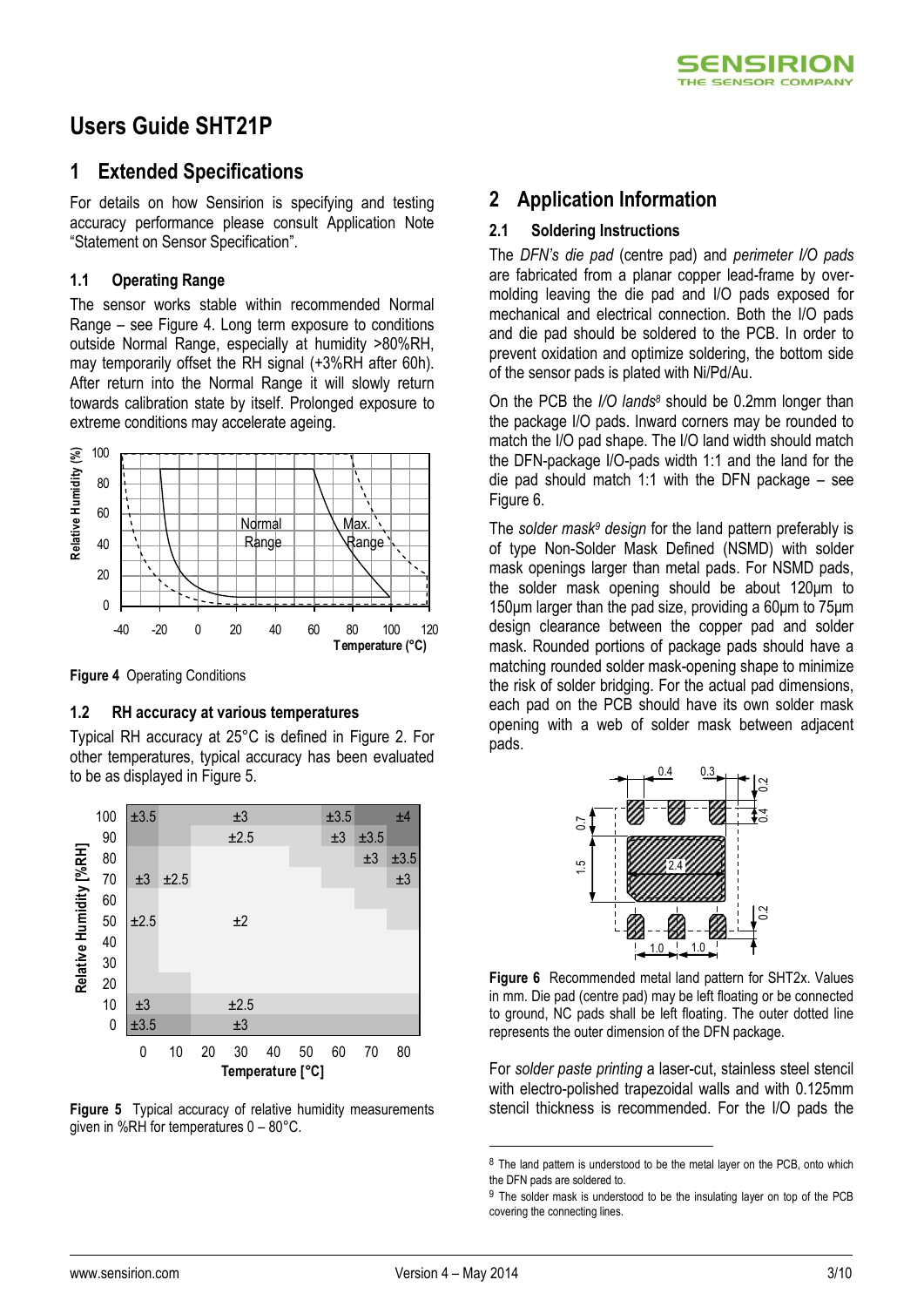stencil apertures should be 0.1mm longer than PCB pads and positioned with 0.1mm offset away from the centre of the package. The die pad aperture should cover about 70  $-90\%$  of the pad area  $-$  say up to 1.4mm x 2.3mm centered on the thermal land area. It can also be split in two openings.

Due to the low mounted height of the DFN, "no clean" type 3 solder paste<sup>10</sup> is recommended as well as Nitrogen purge during reflow.



<span id="page-3-0"></span>**Figure 7** Soldering profile according to JEDEC standard.  $T_P \leq$ 260°C and  $t_P$  < 30sec for Pb-free assembly. T<sub>L</sub> < 220°C and  $t_L$  < 150sec. Ramp-up/down speeds shall be < 5°C/sec.

It is important to note that the diced edge or side faces of the I/O pads may oxidise over time, therefore a solder fillet may or may not form. Hence there is no guarantee for solder joint fillet heights of any kind.

For soldering SHT2x, standard *reflow soldering* ovens may be used. The sensor is qualified to withstand soldering profile according to IPC/JEDEC J-STD-020 with peak temperatures at 260°C during up to 30sec for Pb-free assembly in IR/Convection reflow ovens (se[e Figure 7\)](#page-3-0).

For manual soldering contact time must be limited to 5 seconds at up to 350°C.

Immediately after the exposure to high temperatures the sensor may temporarily read a negative humidity offset (typ. -1 to -2 %RH after reflow soldering). This offset slowly disappears again by itself when the sensor is exposed to ambient conditions (typ. within 1-3 days). If RH testing is performed immediately after reflow soldering, this offset should be considered when defining the test limits.

In no case, neither after manual nor reflow soldering, a board wash shall be applied. Therefore, and as mentioned above, it is strongly recommended to use "no-clean" solder paste. In case of applications with exposure of the sensor to corrosive gases or condensed water (i.e. environments with high relative humidity) the soldering pads shall be sealed (e.g. conformal coating) to prevent loose contacts or short cuts.

### **2.2 Storage Conditions and Handling Instructions**

Moisture Sensitivity Level (MSL) is 1, according to IPC/JEDEC J-STD-020. At the same time, it is recommended to further process the sensors within 1 year after date of delivery.

It is of great importance to understand that a humidity sensor is not a normal electronic component and needs to be handled with care. Chemical vapors at high concentration in combination with long exposure times may offset the sensor reading.

For this reason it is recommended to store the sensors in original packaging including the sealed ESD bag at following conditions: Temperature shall be in the range of 10°C – 50°C and humidity at 20 – 60%RH (sensors that are not stored in ESD bags). For sensors that have been removed from the original packaging we recommend to store them in ESD bags made of metal-in PE-HD<sup>11</sup>.

In manufacturing and transport the sensors shall be prevented of high concentration of chemical solvents and long exposure times. Out-gassing of glues, adhesive tapes and stickers or out-gassing packaging material such as bubble foils, foams, etc. shall be avoided. Manufacturing area shall be well ventilated.

For more detailed information please consult the document *"Handling Instructions"* or contact Sensirion.

### **2.3 Temperature Effects**

Relative humidity reading strongly depends on temperature. Therefore, it is essential to keep humidity sensors at the same temperature as the air of which the relative humidity is to be measured. In case of testing or qualification the reference sensor and test sensor must show equal temperature to allow for comparing humidity readings.

If the sensor shares a PCB with electronic components that produce heat it should be mounted in a way that prevents heat transfer or keeps it as low as possible. Measures to reduce heat transfer can be ventilation, reduction of copper layers between the sensor and the rest of the PCB or milling a slit into the PCB around the sensor – se[e Figure 8.](#page-4-0)

 $\overline{a}$ 

1

 $10$  Solder types are related to the solder particle size in the paste: Type 3 covers the size range of  $25 - 45$  µm (powder type 42).

<sup>11</sup> For example, 3M antistatic bag, product "1910" with zipper.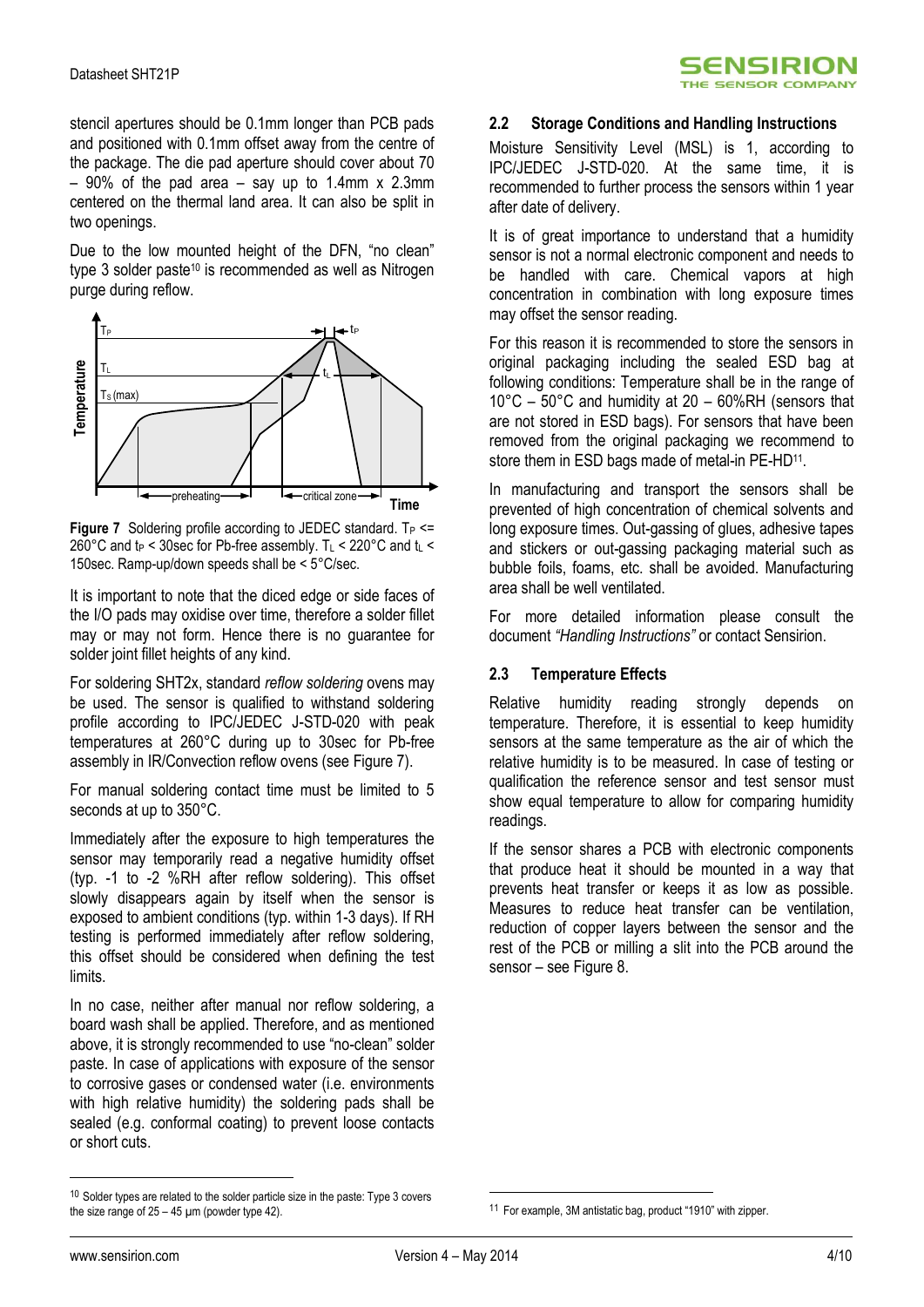



**Figure 8** Top view of example of mounted SHT2x with slits milled into PCB to minimize heat transfer.

### <span id="page-4-0"></span>**2.4 Light**

The SHT2x is not light sensitive. Prolonged direct exposure to sunshine or strong UV radiation may age the sensor.

### **2.5 Materials Used for Sealing / Mounting**

Many materials absorb humidity and will act as a buffer increasing response times and hysteresis. Materials in the vicinity of the sensor must therefore be carefully chosen. Recommended materials are: Any metals, LCP, POM (Delrin), PTFE (Teflon), PEEK, PP, PB, PPS, PSU, PVDF, PVF.

For sealing and gluing (use sparingly): Use high filled epoxy for electronic packaging (e.g. glob top, underfill), and Silicone. Out-gassing of these materials may also contaminate the sensor (see Section 2.2). Therefore try to add the sensor as a last manufacturing step to the assembly, store the assembly well ventilated after manufacturing or bake at >50°C for 24h to outgas contaminants before packing.

### **Interface Specifications**

|     | Name | Comment              |   |
|-----|------|----------------------|---|
|     | SDA  | Data bit-stream      | 4 |
| 2   | VSS  | Ground               | າ |
| 5   | VDD  | Supply Voltage       | 5 |
| 6   | SCL  | Selector for RH or T | 6 |
| 3,4 | NC.  | Not connected        |   |

**Table 2** SHT21P pin assignment (top view)

### **2.6 Power Pins (VDD, VSS)**

The supply voltage of SHT21P must be in the range of 2.1 – 3.6V, recommended supply voltage is 3.0V. Power supply pins Supply Voltage (VDD) and Ground (VSS) must be decoupled with a 100nF capacitor, that shall be placed as close to the sensor as possible – see [Figure 9.](#page-4-1)

### **2.7 SCL – Output Selector Pad**

SCL is used to select humidity or temperature output. SCL high yields humidity output, SCL low yields temperature output. Please note that a change of SCL will affect the output on SDA after maximal 1.2 seconds.



<span id="page-4-1"></span>**Figure 9** Typical application circuit, including decoupling of VDD and VSS by a capacitor.

### **2.8 SDA – Bit Stream Pad**

On SDA the sensor is providing PWM output. The signal is carrying humidity or temperature data depending on SCL being high or low, respectively. See [Table 4](#page-5-0) for detailed I/O characteristic of the sensor.

## **3 Electrical Characteristics**

### **3.1 Absolute Maximum Ratings**

The electrical characteristics of SHT21P are defined in [Table 1.](#page-1-0) The absolute maximum ratings as given in [Table](#page-5-1)  [3](#page-5-1) are stress ratings only and give additional information. Functional operation of the device at these conditions is not implied. Exposure to absolute maximum rating conditions for extended periods may affect the sensor reliability (e.g. hot carrier degradation, oxide breakdown).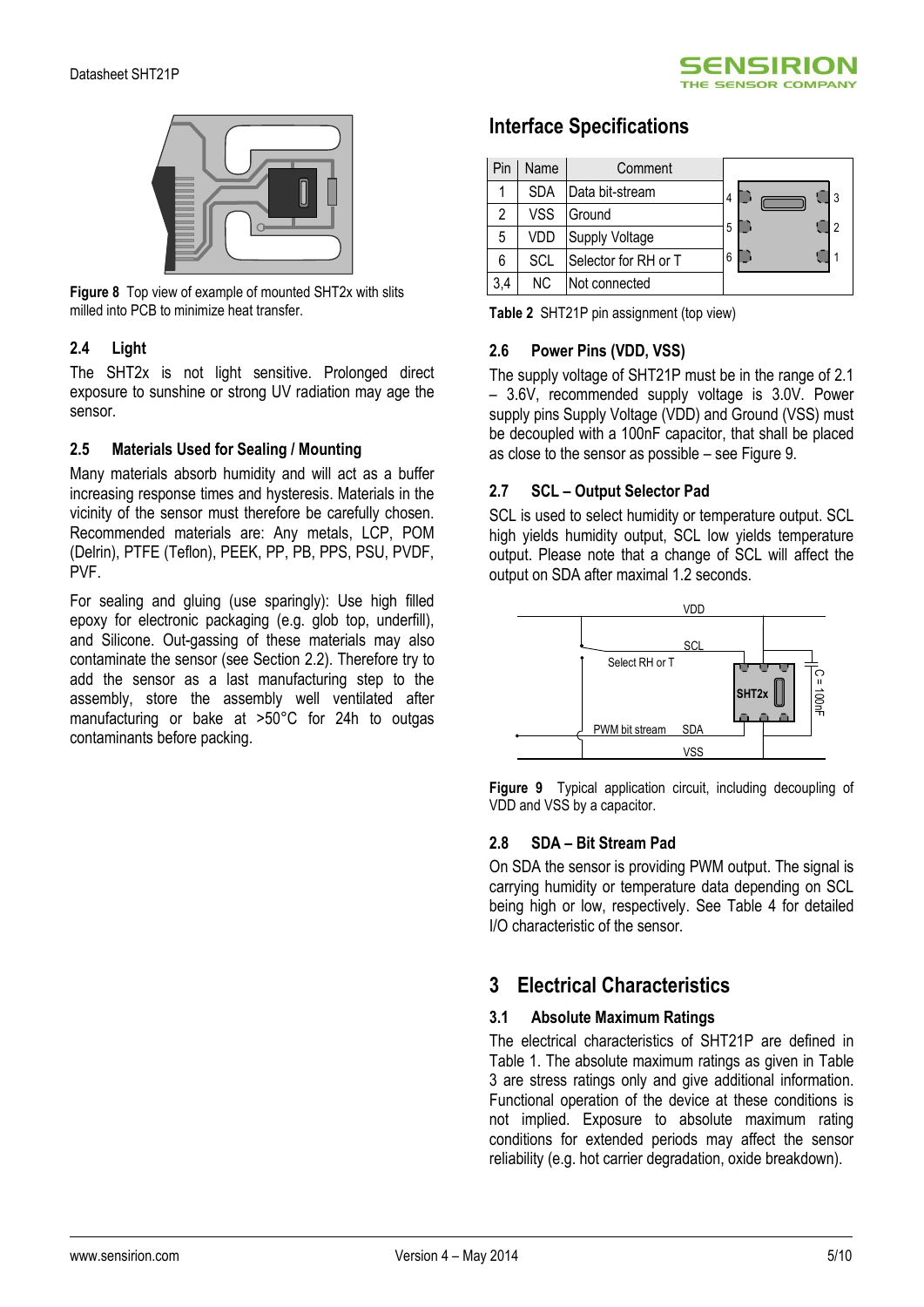

| Parameter                            | min    | max         | Units |
|--------------------------------------|--------|-------------|-------|
| VDD to VSS                           | $-0.3$ |             |       |
| Digital IO Pins (SDA, SCL)<br>to VSS | $-0.3$ | $VDD + 0.3$ |       |
| Input Current on any Pin             | $-100$ | 100         | mA    |

<span id="page-5-1"></span>**Table 3** Electrical absolute maximum ratings

ESD immunity is qualified according to JEDEC JESD22- A114 method (Human Body Model at  $\pm$ 4kV), JEDEC JESD22-A115 method (Machine Model ±200V) and ESDA ESD-STM5.3.1-1999 and AEC-Q100-011 (Charged Device Model, 750V corner pins, 500V other pins). Latchup immunity is provided at a force current of  $\pm 100$ mA with Tamb = 125°C according to JEDEC JESD78. For exposure beyond named limits the sensor needs additional protection circuit.

### **3.2 Input / Output Characteristics**

The electrical characteristics such as power consumption, low and high level input and output voltages depend on the supply voltage. For proper communication with the sensor it is essential to make sure that signal design is strictly within the limits given in [Table 4.](#page-5-0)

| Parameter                | min | typ | max | Units |
|--------------------------|-----|-----|-----|-------|
| Output Low Voltage, VOL  |     |     |     |       |
| Output High Voltage, VOH |     | VDD |     |       |
| Output Sink Current, IOL |     |     | 40  | uA    |

<span id="page-5-0"></span>**Table 4** DC characteristics of output pad. VDD = 2.1 V to 3.6 V,  $T = -40$  °C to 125 °C, unless otherwise noted.

### **4 Communication with Sensor**

### **4.1 Start up Sensor**

As a first step, the sensor is powered up to VDD (between 2.1V and 3.6V). After power-up, the sensor needs at most 150ms for reaching idle state. During that time SDA is in undefined state. Then the sensor starts measuring and providing data on PWM bit-stream.

### **4.2 PWM Specification**

Pulse Width Modulation runs on a constant frequency and the measured information is provided as duty cycle on that frequency – see [Figure 10.](#page-5-2) Such information is measured humidity for SCL pulled high and temperature for SCL pulled low.



<span id="page-5-2"></span>**Figure 10** PWM signal. Base frequency runs constantly at approximately 120 Hz, hence  $t_F$  is about 8.3ms. The signal is provided on *tPW* as a ratio of *tF*.

The measured data  $-$  either humidity or temperature  $-$  is provided as ratio of  $t_{PW}$  and  $t_F$ .  $t_{PW}$  shall always be given as ratio of  $t_F$  to make it independent of variations of the base frequency.

### **5 Conversion of Signal Output**

Resolution is set to 10 bit relative humidity and 12 bit temperature reading and cannot be changed. The sensor reading is linear and hence it can be converted to a physical value by an easy linear equation.

### **5.1 Relative Humidity Conversion**

With the relative humidity signal output the relative humidity *RH* is obtained by the following formula (result in %RH):

$$
RH=-6+125\cdot\frac{t_{\scriptscriptstyle PW}}{t_{\scriptscriptstyle F}}
$$

The physical value *RH* given above corresponds to the relative humidity above liquid water according to World Meteorological Organization (WMO). For relative humidity values above ice *RH<sup>i</sup>* the values need to be transformed as from relative humidity above water *RH<sup>w</sup>* at a certain temperature *t* follows – compare also Application Note "Introduction to Humidity":

$$
RH_{i} = RH_{w} \cdot \exp\left(\frac{\beta_{w} \cdot t}{\lambda_{w} + t}\right) / \exp\left(\frac{\beta_{i} \cdot t}{\lambda_{i} + t}\right)
$$

Units are %RH for relative humidity and °C for temperature. The corresponding coefficients are defined as follows: *β<sup>w</sup>* = 17.62, *λ<sup>w</sup>* = 243.12°C, *β<sup>i</sup>* = 22.46, *λ<sup>i</sup>* = 272.62°C.

### **5.2 Temperature Conversion**

The temperature *T* is calculated by inserting the ratio of t<sub>PW</sub> and  $t_F$  into the following formula (result in  $\degree$ C):

$$
T = -46.85 + 175.72 \cdot \frac{t_{\text{pW}}}{t_{\text{F}}}
$$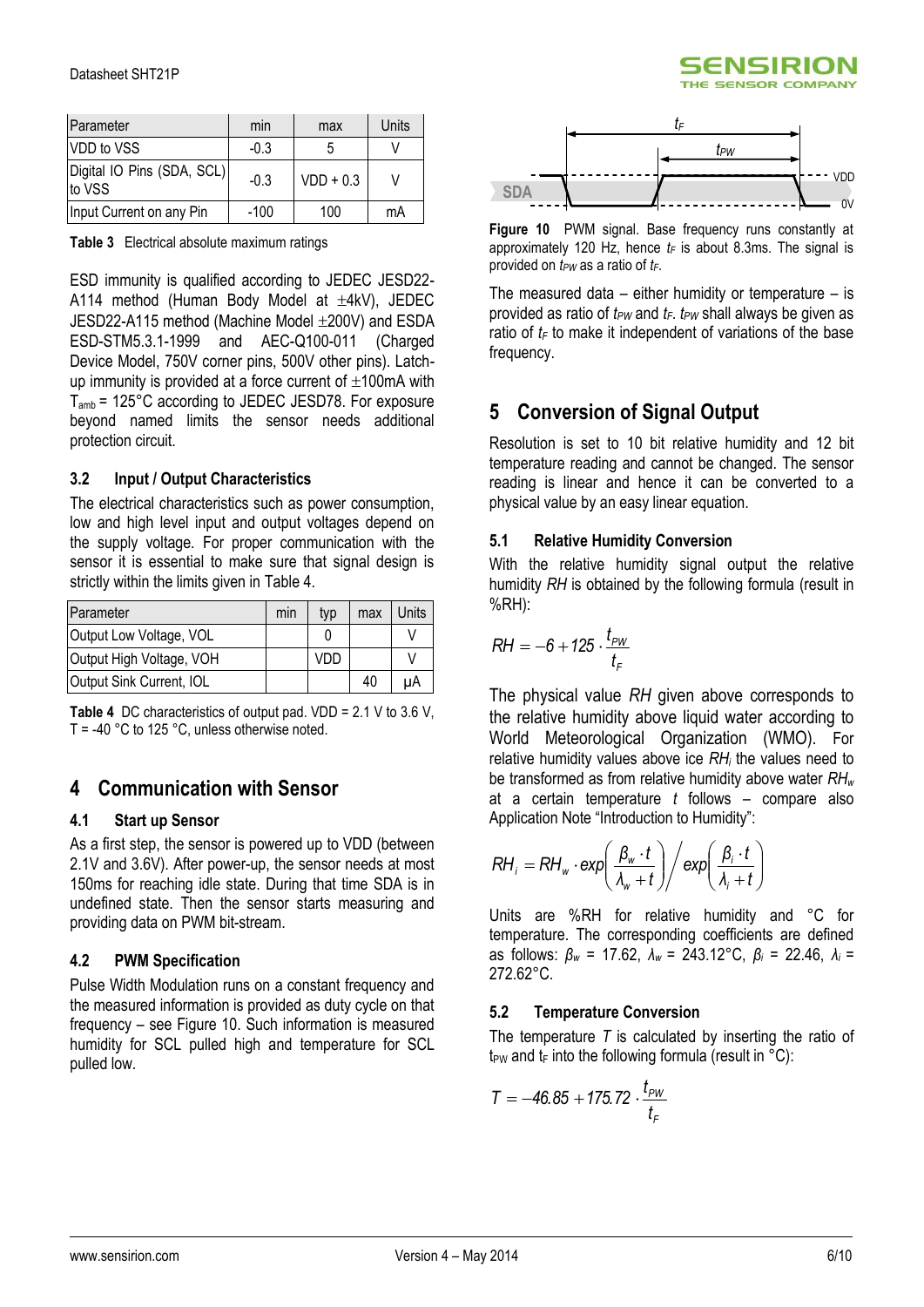## **6 Environmental Stability**

The SHT2x sensor series were tested based on AEC-Q100 Rev. G qualification test method where applicable. Sensor specifications are tested to prevail under the AEC-Q100 temperature grade 1 test conditions listed in [Table](#page-6-0)  [5](#page-6-0) 13 . Sensor performance under other test conditions cannot be guaranteed and is not part of the sensor specifications. Especially, no guarantee can be given for sensor performance in the field or for customer's specific application.

| <b>Environment</b>  | <b>Standard</b>                                                | Results <sup>17</sup> |
|---------------------|----------------------------------------------------------------|-----------------------|
| <b>HTOL</b>         | 125°C, 408 hours                                               | Pass                  |
| TC                  | -50°C - 125°C, 1000 cycles                                     | Pass                  |
| <b>UHST</b>         | 130°C / 85%RH / ≈2.3bar, 96h                                   | Pass                  |
| THB                 | 85°C / 85%RH, 1000h                                            | Pass                  |
| <b>HTSL</b>         | 150°C, 1000h                                                   | Pass                  |
| FLFR                | 125°C, 48h                                                     | Pass                  |
| <b>ESD</b> immunity | HBM ±4kV, MM ±200V, CDM<br>750V/500V (corner/other pins)       | Pass                  |
| Latch-up            | force current of $\pm 100$ mA with T <sub>amb</sub><br>= 125°C | Pass                  |

<span id="page-6-0"></span>**Table 5:** Qualification tests: HTOL = High Temperature Operating Lifetime, TC = Temperature Cycles, UHST = Unbiased Highly accelerated Stress Test, THB = Temperature Humidity Biased, HTSL = High Temperature Storage Lifetime, ELFR = Early Life Failure Rate. For details on ESD see Sect. 4.1.

If sensors are qualified for reliability and behavior in extreme conditions, please make sure that they experience same conditions as the reference sensor. It should be taken into account that response times in assemblies may be longer, hence enough dwell time for the measurement shall be granted. For detailed information please consult Application Note "Qualification Guide".

### **7 Packaging**

### **7.1 Packaging Type**

SHT2x sensors are provided in DFN packaging (in analogy with QFN packaging). DFN stands for Dual Flat No leads.

The sensor chip is mounted to a lead frame made of Cu and plated with Ni/Pd/Au. Chip and lead frame are over molded by green epoxy-based mold compound. Please note that side walls of sensors are diced and hence lead

frame at diced edge is not covered with respective protective coating. The total weight of the sensor is 25mg.

### **7.2 Filter Cap and Sockets**

For SHT2x a filter cap SF2 is available. It is designed for fast response times and compact size. Please find the datasheet on Sensirion's web page.

For testing of SHT2x sensors sockets, such as from Plastronics, part number 10LQ50S13030 are recommended (see e.g. [www.locknest.com\)](http://www.locknest.com/).

### **7.3 Traceability Information**

All SHT21 are laser marked with an alphanumeric, fivedigit code on the sensor – see [Figure 11.](#page-6-1)



<span id="page-6-1"></span>**Figure 11** Laser marking on sensor. For details see text.

The marking on the sensor consists of two lines with five digits each. The first line denotes the sensor type (SHT21). The first digit of the second line defines the output mode ( $D =$  digital, Sensibus and I2C,  $P =$  PWM, S = SDM). The second digit defines the manufacturing year (0  $= 2010$ ,  $1 = 2011$ , etc.). The last three digits eventually represent an alphanumeric tracking code. That code can be decoded by Sensirion only and allows for tracking on batch level through production, calibration and testing and will be provided upon justified request.

Reels are also labeled, as displayed in [Figure 12](#page-6-2) and [Figure 13,](#page-7-0) and give additional traceability information.



<span id="page-6-2"></span>**Figure 12:** First label on reel: XX = Sensor Type (21 for SHT21),  $O =$  Output mode ( $D =$  Digital,  $P =$  PWM,  $S =$  SDM), NN = product revision no.,  $Y =$  last digit of year, RRR = number of sensors on reel divided by 10 (200 for 2000 units),  $TTTTT =$ Traceability Code.

 $\overline{a}$ 

<sup>13</sup> Sensor operation temperature range is -40 to 125°C (AEC-Q100 temperature grade 1).

<sup>&</sup>lt;sup>17</sup> According to accuracy and long term drift specification given on Page 2.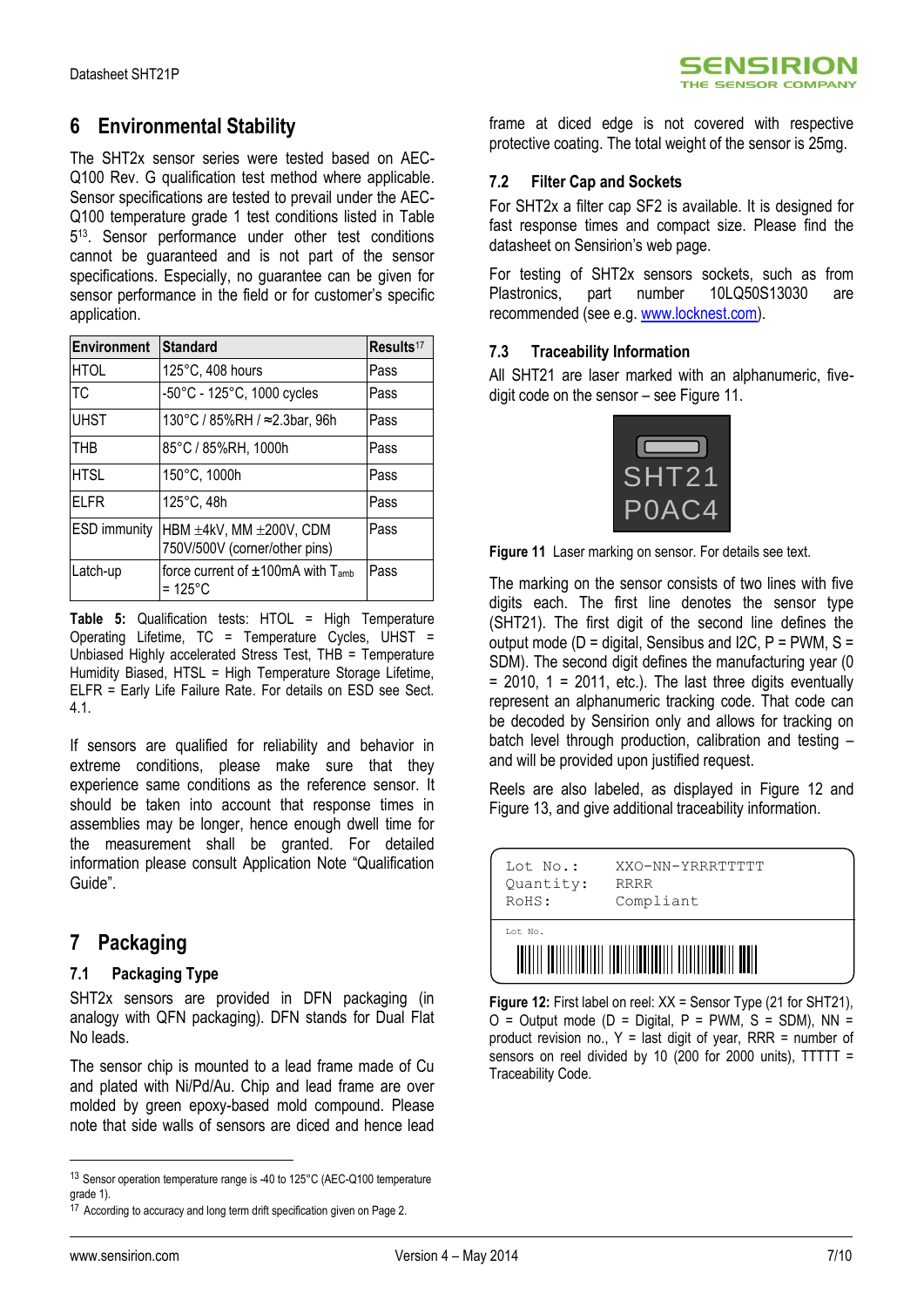

### **SENSIRION** THE SENSOR COMPANY

| Device Type:                 | 1-100PPP-NN                                   |
|------------------------------|-----------------------------------------------|
| Description:                 | Humidity & Temperature Sensor<br><b>SHTxx</b> |
|                              | Part Order No. 1-100PPP-NN or Customer Number |
| Date of Delivery: DD.MM.YYYY |                                               |
| Order Code:                  | 46CCCC / 0                                    |

<span id="page-7-0"></span>**Figure 13:** Second label on reel: For Device Type and Part Order Number (See Packaging Information on page 2), Delivery Date (also Date Code) is date of packaging of sensors (DD = day, MM = month,  $YYYY = year$ ), CCCC = Sensirion order number.

### **7.4 Shipping Package**

SHT2x are provided in tape & reel shipment packaging, sealed into antistatic ESD bags. For SHT21P standard packaging sizes are 400, 1500 and 5000 units per reel. Each reel contains 440mm (55 pockets) header tape and 200mm (25 pockets) trailer tape.

The drawing of the packaging tapes with sensor orientation is shown in Figure 13. The reels are provided in sealed antistatic bags.



**Figure 14** Sketch of packaging tape and sensor orientation. Header tape is to the right and trailer tape to the left on this sketch.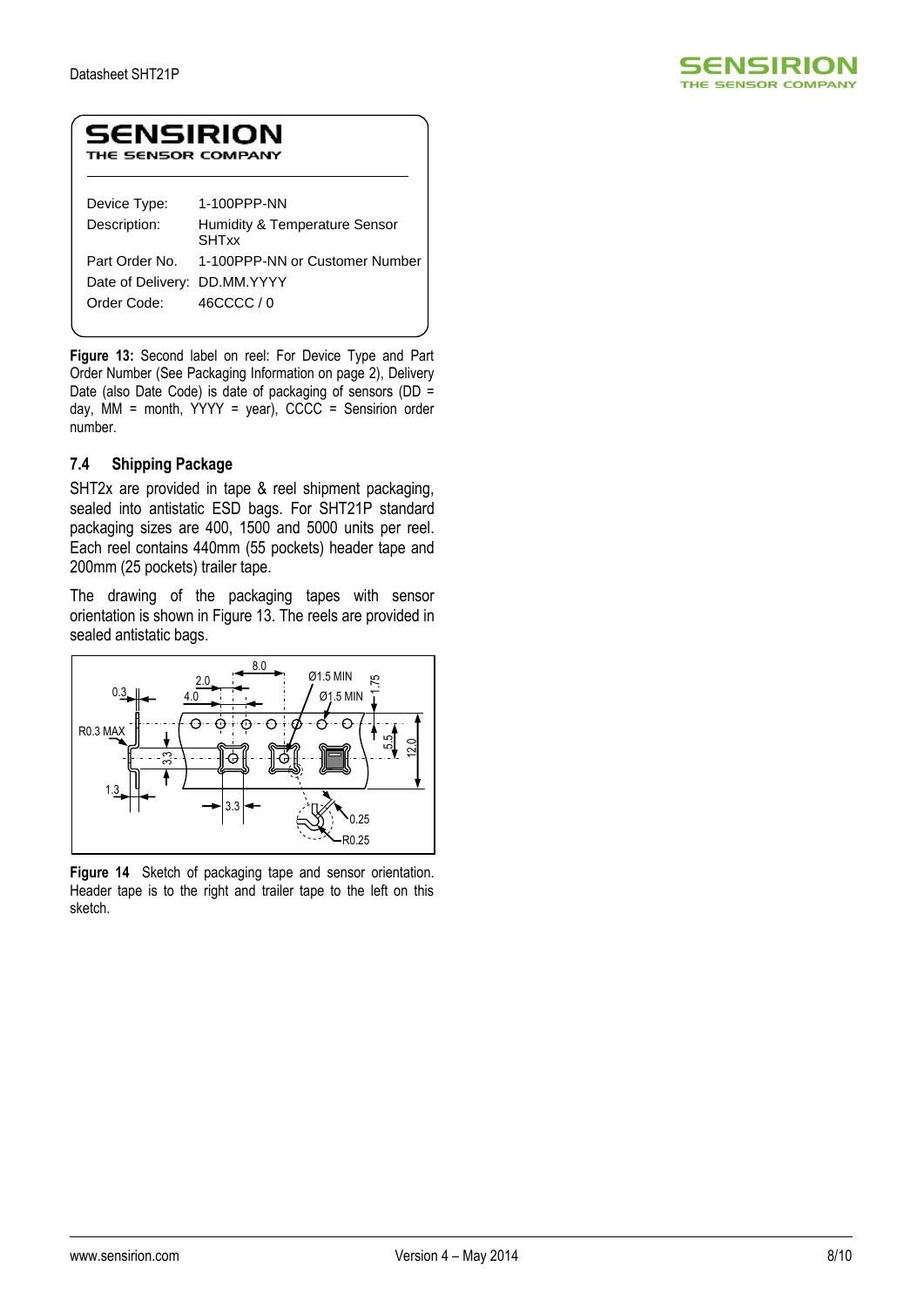

# **Revision History**

| Date          | Version | Page(s)             | Changes                                                                                                                                                                           |
|---------------|---------|---------------------|-----------------------------------------------------------------------------------------------------------------------------------------------------------------------------------|
| 19 Aug 2009   | 0.6     | 1, 6                | Figure 1 adapted, add details to Section 1.2, 5.1 and Chapter 7                                                                                                                   |
| 29 Jan 2010   | 1.0     | -9                  | Completely revised version. Require Change Protocol for details.                                                                                                                  |
| 5 May 2010    | 1.1     | $-9$                | Elimination of errors and addition of information (ask for change protocol)                                                                                                       |
| 31 May 2011   | 2       | $1 - 4$<br>$6 - 10$ | Updated temperature accuracy specifications, MSL and standards. Elimination of<br>errors. For detailed information, please require complete change list at<br>info@sensirion.com. |
| December 2011 | 3       | 1.7                 | Minor text adaptations and corrections.                                                                                                                                           |
| May 2014      | 4       | $1-4, 7-8$          | Sensor window dimension updated, several minor adjustments                                                                                                                        |